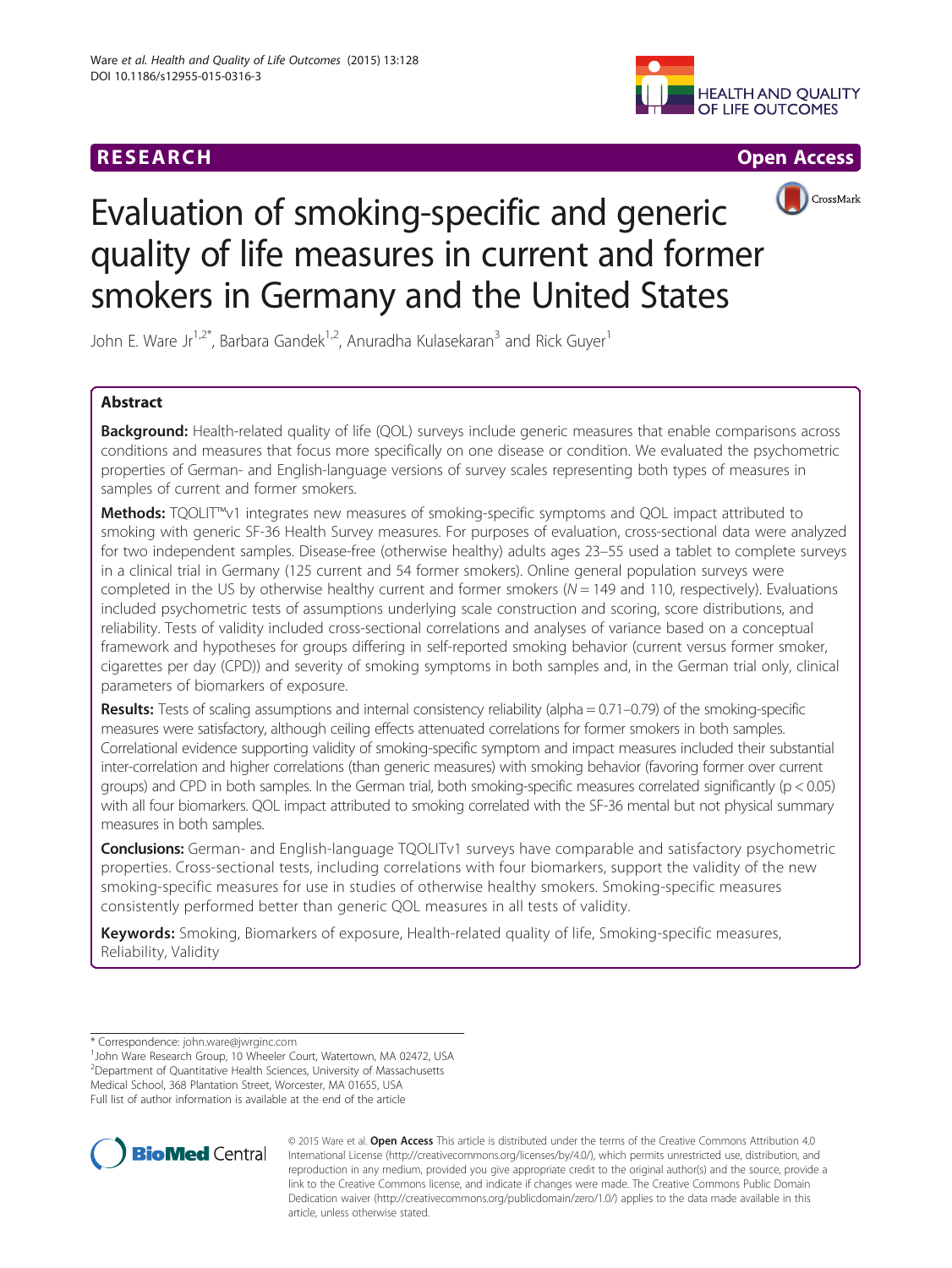#### Background

The past fifteen years have seen increased interest in the science of assessing tobacco harm reduction [\[1](#page-8-0)], particularly more recently for modified risk tobacco products (MRTPs) [\[2](#page-8-0), [3\]](#page-8-0). In the United States, enactment of the Family Smoking Prevention and Tobacco Control Act in 2009 gave the Food and Drug Administration (FDA) authority to regulate tobacco products. While the FDA has issued draft guidance on the types of studies recommended to evaluate MRTPs [[3\]](#page-8-0), it has acknowledged the difficulties inherent in making premarket assessments of the effect that the introduction of a MRTP would have on the population. The FDA has encouraged development of innovative analytical methods to estimate the potential effects of MRTPs [\[3](#page-8-0)].

Health-related quality of life (QOL) measures have been the subject of recent FDA guidelines [\[4](#page-8-0)] and have been used for decades to evaluate the health status of smokers. Review of studies published over the past two decades confirmed the widespread use of the Medical Outcomes Study short-form measures (SF-36 and others) in cross-sectional and longitudinal studies of smoking behavior and identified some clear trends linking differences in smoking behavior to QOL [\[5](#page-8-0), [6](#page-8-0)]. First, otherwise healthy smokers (who do not have smokingrelated or other chronic conditions) typically scored above average in relation to the general population but scored worse than otherwise healthy former smokers. Second, differences between smoking groups were more apparent in measures of mental (emotional) health and general health perceptions (confidence in health). Additionally, secondary analysis of two publicly available US general population data sets [\[7\]](#page-8-0) and data from a clinical study that involved healthy smokers switching to reducedtoxicant prototype cigarettes (RTPs) for a period of 4 weeks [[8](#page-8-0)] showed that current smokers scored worse than former smokers for physical and mental health and wellbeing [[9](#page-8-0)]. These results suggest that generic QOL measures also are likely to be useful in studying MRTPs, but does not address the question of whether smoking-specific QOL measures would be even more useful.

Although a number of validated questionnaires are available to assess QOL and have proven to be useful in clinical research [\[6](#page-8-0), [10](#page-8-0)], generic QOL measures (which allow health conditions and treatments to be compared) and smoking-specific QOL measures (which may be more responsive to changes in smoking behavior) have not been integrated and standardized. Among the surveys used in smoking research are the: (a) Smoking Cessation Quality of Life Questionnaire, which measures generic constructs of particular importance in smoking research and selfcontrol over smoking cessation [[11](#page-8-0), [12](#page-9-0)]; (b) Clinical COPD Questionnaire, which includes items specific to breathing problems rather than smoking [\[13\]](#page-9-0); and (c) PROMIS item banks and short forms measuring nicotine dependence, social motivation to smoke, and various expectancies of smoking (coping, emotional and sensory, health, psychosocial) [\[14](#page-9-0)]. These surveys do not comprehensively measure current symptoms, functional limitations, or other indicators of health-related QOL with attributions specifically to smoking.

The Tobacco Quality of Life Impact Tool (TQOLIT™v1) was designed to integrate smoking-specific and generic measures of QOL outcomes for current and former smokers, including those in the range of scores likely to be observed among smokers who do not have smoking-related or other chronic conditions (referred to hereafter as "otherwise healthy"). The underlying conceptual framework of TQOLITv1 includes new self-report measures of smokingrelated symptoms and a new more comprehensive and standardized approach to measuring the QOL impact attributed specifically to smoking.

This paper presents the first empirical evaluation of the TQOLITv1 smoking-specific symptom and QOL impact measures and compares results across two independent US and German samples matched in terms of age and health characteristics. This evaluation addresses the assumptions underlying scale construction, score distributions and reliability and examines evidence of validity of the new smoking-specific measures in relation to a conceptual framework of hypothesized QOL determinants (i.e., smoking behavior and biomarkers of exposure) as well as differences in generic QOL outcomes that have been observed in comparisons of groups differing in smoking.

## Methods

### Samples

The German sample came from a clinical study comparing reduced toxicant prototype (RTP) and conventional cigarettes conducted in Hamburg in 2012 and approved by the independent ethics committee of the Ärztekammer Hamburg [\[15, 16](#page-9-0)]. Data from 125 current smokers (ages 23–55, minimum age is the legal smoking age in Germany plus 5 years) and 54 former smokers (ages 28–55) who had both TQOLITv1 and biomarker data were analyzed in this paper. Smokers had a history of regular smoking for at least 5 years, typically smoked 10 to 30 cigarettes per day (CPD) at study entry and could not be on smoking cessation medication, all as required by the trial protocol [[16](#page-9-0)]. Former smokers had to have smoked at least 100 cigarettes in their lifetime, regularly smoked 10–30 cigarettes per day for at least 5 years, and quit smoking for at least 5 years at study entry. Data reported here were collected at baseline, prior to randomization to RTP or conventional cigarettes. All respondents were able to read German and self-administered the survey through an electronic data capture (EDC) system (CRF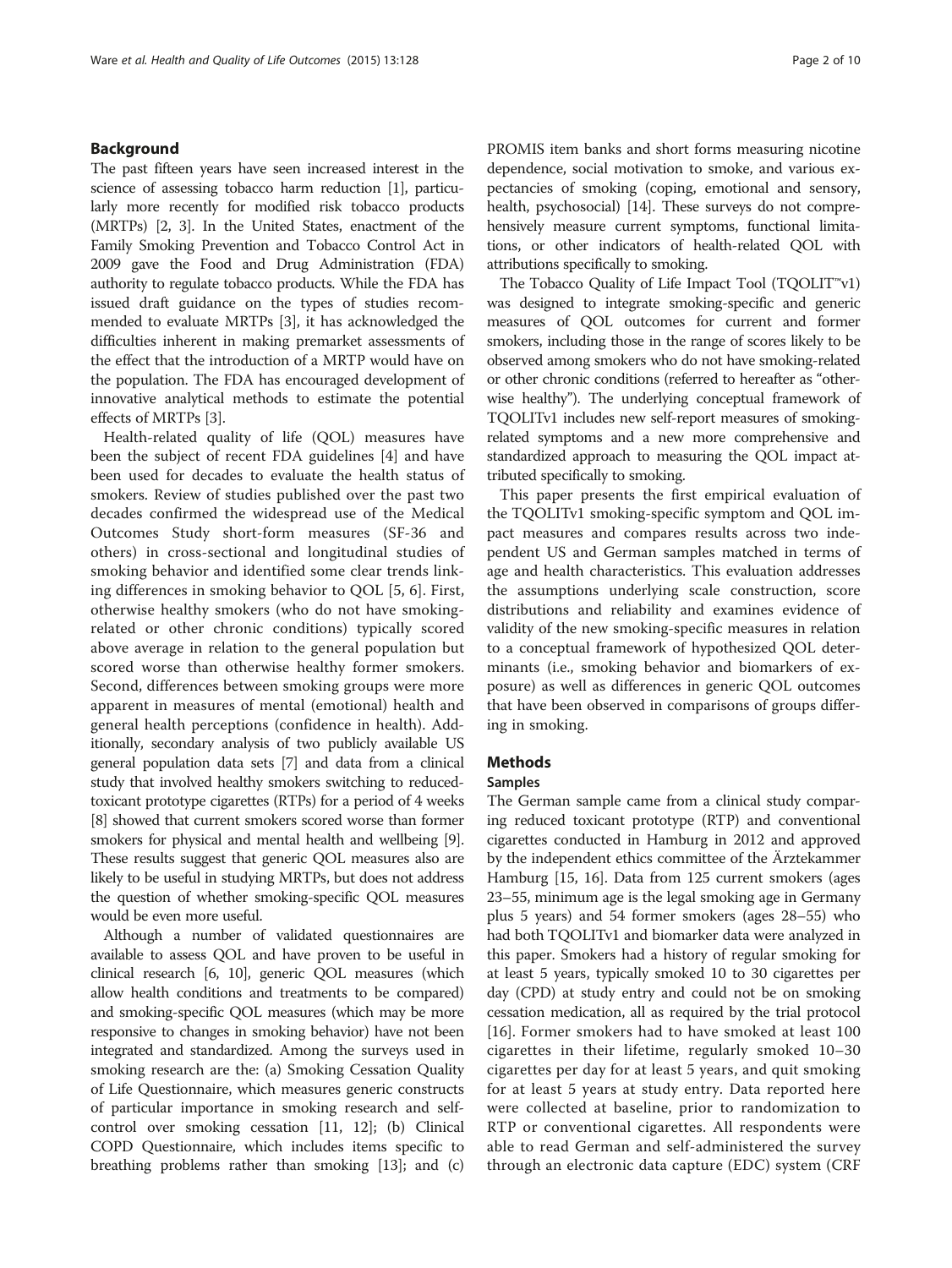<span id="page-2-0"></span>Health, Helsinki, Finland) on a tablet device with a one-item-at-a-time interface.

Data for the US matched sample were collected via an Internet survey administered in December 2011 for the NIH-sponsored Computerized Adaptive Assessment of Disease Impact (DICAT) project, which was approved by the New England Institutional Review Board. Respondents belonged to KnowledgePanel®, a representative sample of the US adult general population constructed using address-based sampling [[17\]](#page-9-0). Those who reported smoking at least 100 cigarettes in their lifetime and who currently smoked every day or some days were classified as current smokers in accordance with CDC guidelines [[18\]](#page-9-0). It should be noted that the US sample included current smokers reporting as few as one CPD which has the advantage of increasing variability among lighter smokers and improving tests of validity. Respondents who reported smoking at least 100 cigarettes in their lifetime but did not smoke currently and had quit at least 5 years ago were classified as former smokers. The US sample was matched to the German sample by restricting the age range to 23 through 55 (current smokers) and 28 through 55 (former smokers). All respondents were able to read English and self-administered the survey through an EDC system (QOLIX®, John Ware Research Group) with a one-item-at-a-time interface.

Respondents in Germany who reported clinically relevant gastrointestinal, renal, hepatic, neurologic, hematologic, endocrine, oncologic, urologic, pulmonary, immunologic, psychiatric, or cardiovascular disease, HIV or obesity were excluded from the clinical trial. Respondents in the US who reported matching conditions (from a checklist of 35 chronic health conditions) were excluded from the US sample.

#### Measures

A conceptual framework or endpoint model is the basis for developing and evaluating evidence of validity for selfreport measures of health outcomes [\[4](#page-8-0)]. The smokingspecific framework underlying hypotheses about results from tests of validity identifies relationships between variables (measures), along a continuum ranging from self-

reported smoking behavior to the most generic health and well-being outcomes (Fig. 1). Applied to the current study of smoking behavior and QOL outcomes, this framework makes an important distinction between tests in relation to objectively-measured clinical parameters such as biomarkers of smoking exposure (box 1) and the hypothesized sequence of self-reported outcomes including smokingspecific symptoms (box 2) and the QOL impact attributed specifically to smoking (box 3). Among the hypothesized advantages of smoking-specific attributions for outcomes is greater validity than measures with attributions to health in general (box 4), in relation to both the amount and effects of smoking. An advantage of generic outcome measures is their usefulness in comparing outcomes across diseases and treatment interventions [[6](#page-8-0), [19\]](#page-9-0). We report here the first studies of whether QOL measures with attributions to smoking, as opposed to health in general, perform differently in tests of empirical validity.

The Smoking Symptoms scale was compiled by the investigators on the basis of their experience and their knowledge of the symptoms of smoking as described in the literature. It includes eight items asking about prevalent smoking-related symptoms (in order of administration): bad breath, yellowing of teeth, cold hands and feet, loss of taste and smell, nicotine stained fingers, smoker's cough, a hoarse voice, and smell of smoke in hair and clothes. Items used a 5-choice categorical rating scale ranging from none of the time–all of the time and did not have any specific recall period. They have been extensively evaluated among current and former smokers in the US general population [\[9\]](#page-8-0).

The Smoking Impact scale is a smoking-specific version of the QOL Disease Impact Scale (QDIS®) [\[9](#page-8-0), [20](#page-9-0)], which was developed to fill the conceptual gap between disease-specific measures that do not measure quality of life and QOL measures that are not disease-specific. QDIS is the first measure to standardize the content and scoring of QOL impact attributed across specific diseases and conditions (e.g., asthma, obesity, smoking) [\[21\]](#page-9-0). The 49-item bank from which all QDIS forms have been constructed has been extensively evaluated using classical and modern psychometric methods, with results

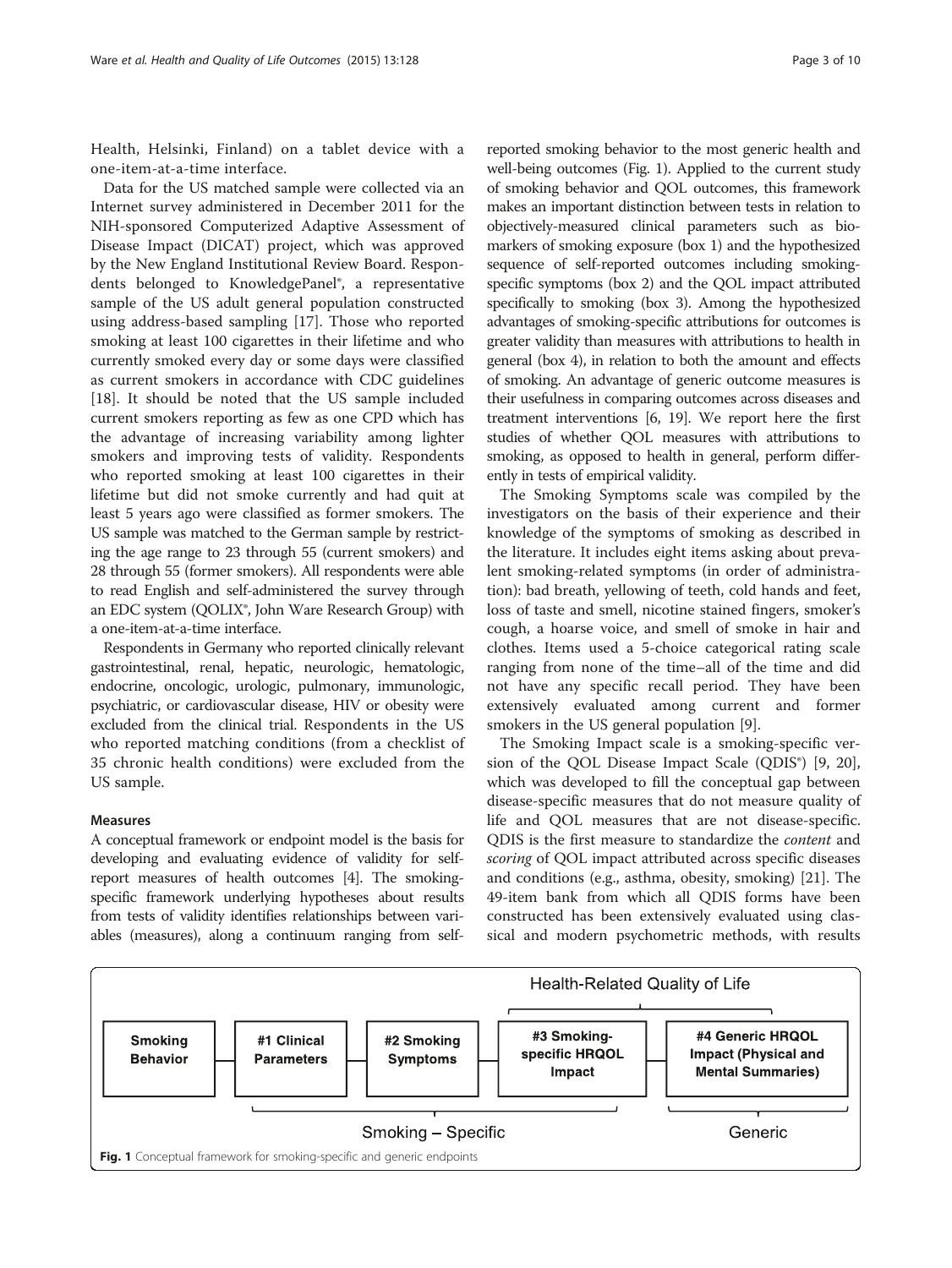<span id="page-3-0"></span>justifying standardization of content and scoring of an overall QOL impact scale across diseases and enabling the first norm-based scoring of disease–and conditionspecific QOL impact across conditions [\[9](#page-8-0)]. The Smoking Impact scale administered to the German and US samples was a 7-item QDIS short-form that asked about the QOL impact of smoking on seven QOL-related content areas (in order of administration): overall quality of life, health outlook, physical functioning, fatigue, role and social functioning, and mental health (Table 1). For example, one item asked: "During the past 4 weeks, how often did your smoking limit your physical activities such as walking or climbing stairs?" with a 5-choice categorical "Never" to "Very Often" rating scale. The data reported here enabled formal tests of whether shifting items from the generic "health" attributions used in the SF-36® Health Survey to smoking-specific attributions in QDIS increased the validity of QOL impact scores in relation to other measures of smoking exposure and impact.

Generic outcomes were measured using the Physical (PCS) and Mental (MCS) Component Summary measures from the SF-36v2® Health Survey [[7](#page-8-0), [22\]](#page-9-0). These measures have been used in many studies of smoking [[5](#page-8-0)] and have been shown to capture clinically-efficacious treatment effects in the great majority of well-controlled pharmaceutical trials across more than a dozen therapeutic areas [\[6](#page-8-0)].

The Smoking Symptoms and Smoking Impact scales were scored using the method of summated ratings and then were converted to norm-based scores using a linear T-score transformation to have a mean of 50 and standard deviation of 10 in the US population of ever smokers in 2011 [\[9](#page-8-0)]. Higher scores indicate greater frequency of symptoms and more severe quality of life impact attributed to smoking (Table 1). SF-36 summary measures were scored as recommended by their developers [\[22\]](#page-9-0) and were normed to have means of  $50$  and  $SD = 10$  in the  $2011$ general US population [\[9\]](#page-8-0).

German translations of TQOLITv1 measures (Smoking Symptoms, Smoking Impact) were developed using standard methods including forward and backward translation and qualitative debriefing with lay people [[23](#page-9-0)]. Translations were conducted by Mapi, Lyon, France. The International Quality of Life Assessment (IQOLA) Project German translation of the SF-36v2 was used in Germany [\[24](#page-9-0)].

A detailed study protocol and complete list of biomarkers for the German clinical study is published elsewhere [\[16](#page-9-0)], as are details regarding laboratory methods used to determine each biomarker and its accuracy [\[25\]](#page-9-0). Briefly, for the analyses reported here, baseline data (before any intervention) for current and former smokers were analyzed. As in a previous correlational analysis limited to smoking status, cigarettes per day (CPD) and biomarkers [\[25\]](#page-9-0), two urinary

| OOL Measure <sup>a</sup>                        | Number of<br>items | Scoring<br>direction <sup>b</sup> | Worst possible score                                                                                                                                                | Best possible score                                                                                                                             |
|-------------------------------------------------|--------------------|-----------------------------------|---------------------------------------------------------------------------------------------------------------------------------------------------------------------|-------------------------------------------------------------------------------------------------------------------------------------------------|
| Smoking-Specific                                |                    |                                   |                                                                                                                                                                     |                                                                                                                                                 |
| Smoking Symptoms                                | 8                  |                                   | Report of eight symptoms<br>(listed in text) all of the time.                                                                                                       | None of the 8 smoking-specific<br>symptoms were reported.                                                                                       |
| Smoking Impact                                  | 7                  |                                   | Extreme limitations in everyday activities No impact on everyday activities or<br>and quality of life attributed to smoking. quality of life attributed to smoking. |                                                                                                                                                 |
| SF-36 Generic                                   |                    |                                   |                                                                                                                                                                     |                                                                                                                                                 |
| Physical Component Summary 35<br>(PCS)          |                    | $+$                               | Limitations in self-care, physical, social,<br>and role activities, severe bodily pain,<br>frequent tiredness, health rated "Poor."                                 | No physical limitations, pain, disabilities or<br>decrements in well-being, high energy<br>level, health rated "Excellent."                     |
| Mental Component Summary<br>(MCS)               | 35                 | $+$                               | Frequent psychological distress, social<br>and role disability due to emotional<br>problems.                                                                        | Frequent positive affect, absence of<br>psychological distress and limitations<br>in usual social/role activities due to<br>emotional problems. |
| Biomarker                                       | Test               | Type <sup>c</sup>                 | Constituent                                                                                                                                                         | Non-Tobacco Sources                                                                                                                             |
| 4-aminobiphenyl<br>$(4-ABP)$                    | Urine              | BoE                               | 4-ABP                                                                                                                                                               | Hair dyes, fried food                                                                                                                           |
| 2-cyanoethylmercapturic acid<br>(CEMA)          | Urine              | BoE                               | Acrylonitrile                                                                                                                                                       | Workplace                                                                                                                                       |
| 4-aminobiphenyl hemoglobin<br>adduct (4-ABP-Hb) | Blood              | <b>BoED</b>                       | 4-ABP                                                                                                                                                               | Hair dyes, fried food                                                                                                                           |
| 2-cyanoethylvaline (CEVal)                      | Blood              | <b>BoED</b>                       | Acrylonitrile                                                                                                                                                       | Workplace                                                                                                                                       |

Table 1 Descriptions of smoking-specific and generic measures and biomarkers

<sup>a</sup>Note: all survey items asked about the past 4 weeks except for Smoking Symptoms which asked for current status bNegative (–) higher score indicates worse symptoms and quality of life; positive (+) indicates better health and quality of life<br>SBOE – Biomarker of exposure: BoED – Biomarker of effective dose  $e^c$ BoE = Biomarker of exposure; BoED = Biomarker of effective dose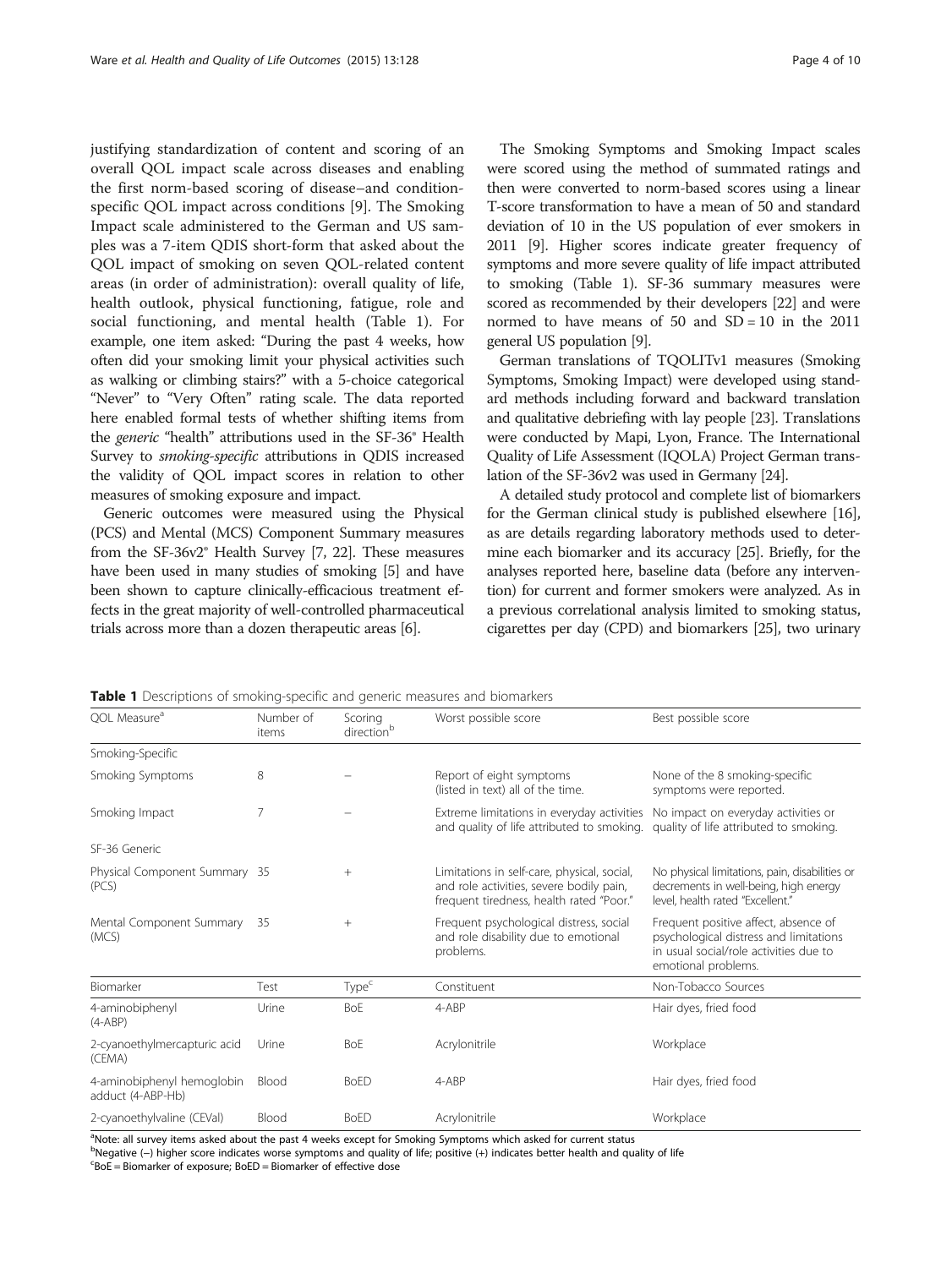biomarkers representing short and long term exposure, 4-aminobiphenyl (4-ABP) and 2-cyanoethylmercapturic acid, metabolites of 4-ABP and acrylonitrile respectively, which have been correlated with tobacco smoke exposure, and their related hemoglobin adducts of 4-aminobiphenyl and 2-cyanoethylvaline, which can be viewed as biomarkers of effective dose, were evaluated (Table [1](#page-3-0)).

#### Analysis

This study compared the German and US TQOLITv1 in terms of data quality, tests of assumptions underlying scale construction and scoring, reliability and evidence of validity based on a conceptual framework of hypothesized relationships among smoking status and CPD, biomarkers of exposure, smoking-specific symptoms and QOL impact as well as generic QOL measures.

Tests of scaling assumptions for the new Smoking Symptoms and Smoking Impact scales included evaluation of item-total correlations corrected for item overlap and internal consistency reliability estimated with Cronbach's coefficient alpha [\[26\]](#page-9-0). A minimum value of 0.30 was accepted for item-total correlations, while a reliability of 0.70 was accepted as a minimum standard for group-level comparisons [[27](#page-9-0)]. In addition, descriptive statistics including the mean, standard deviation (SD) and score distributions (percent scoring at the best possible score or ceiling effect) were evaluated for new smoking-specific and SF-36 measures.

In the absence of a "gold standard" for measuring smoking-specific QOL, evidence of validity was gathered from multiple tests involving the broad framework of conceptually-related variables with which correlations would be expected for valid QOL measures, as shown in the schematic in Fig. [1](#page-2-0) and defined in Table [1](#page-3-0). On the strength of prior analyses correlating smoking status with biomarkers and also linking CPD to biomarkers [[25\]](#page-9-0), these variables were included among the tests of validity reported here. The first tests compared all measures by estimating their point-biserial correlations with smoking status ( $0 =$  former,  $1 =$  current smoker), which is statistically equivalent to comparing group means for current and former smokers. Directional hypotheses tested included positive associations between smoking behavior (i.e., current status, CPD) and each of four biomarkers of exposure (Fig. [1](#page-2-0), Box 1), Smoking Symptoms (Box 2) and Smoking Impact (Box 3); and negative associations between smoking and generic SF-36 measures of physical and mental impact. Further, we hypothesized that smoking behavior and the four biomarkers studied would be more strongly correlated with Smoking Symptoms and Smoking Impact measures in comparison with generic SF-36 measures. Correlations associated with chance probabilities of  $p \le 0.05$  were considered significant.

For tests of the new smoking-specific and generic measures, current smokers were also divided into three groups differing in smoking-specific symptom severity: (1) None (total symptom score averaging less than "A little of the time"); (2) A little (total score averaging at least "A little of the time" but below "Some of the time"); and (3) Some (total score averaging "Some of the time" or higher). Group means were compared using one-way analysis of variance (ANOVA). The performance of the Smoking Impact and generic SF-36 scales was compared using relative validity (RV) coefficients (F-statistic for each comparator divided by the F-statistic for the most valid scale within a test). RV estimates were compared with consideration of confidence intervals estimated using empirical bootstrap [[28\]](#page-9-0). As stated above, the hypothesis tested was that the smoking-specific measures would discriminate better across symptom severity groups, in comparison with the generic SF-36 measures.

Analyses were conducted in SPSS Version 19 [\[29](#page-9-0)] and Stata 11 [[30\]](#page-9-0).

#### Results

The US sample of 259 ever (current and former) smokers had the same age range (23–55) as the German sample of 179 ever smokers by design and did not differ significantly in mean age  $(p > .05)$  (Table [2](#page-5-0)). A higher proportion of the US sample were male (55.2 % versus 48.6 %, respectively), although this difference was not significant at a  $p < .05$  level. Within both samples, current smokers were younger than former smokers  $(p < .05)$ , reflecting the different minimum ages (23 versus 28) in the smoking groups. The US sample had a higher percentage with some post high school education (60.6 % vs 49.2 %,  $p < .05$ ). In the US population sample, current smokers also were less educated than former smokers  $(p < .05)$ . Gender and race did not differ between current and former smokers in either sample (p > .05).

Item-total correlations for the Smoking Symptoms and Smoking Impact scales were substantial  $(r > 0.40)$  with few exceptions, as required for summated rating scales. Median correlations were slightly higher in the US sample than the German sample (0.49 and 0.58 vs 0.42 and 0.44 for Smoking Symptoms and Smoking Impact, respectively) (Table [3](#page-5-0)). As expected for more heterogeneous symptoms, item-total correlations for the Smoking Symptoms scale were lower than for the Smoking Impact scale. The lowest item-total correlation (0.12) was observed for the first symptom item (bad breath) in the German sample; however all others exceeded 0.30 which is satisfactory for corrected item-total correlations in a newly developed scale. While scale internalconsistency reliability was somewhat higher in the US sample, it exceeded the recommended standard of 0.70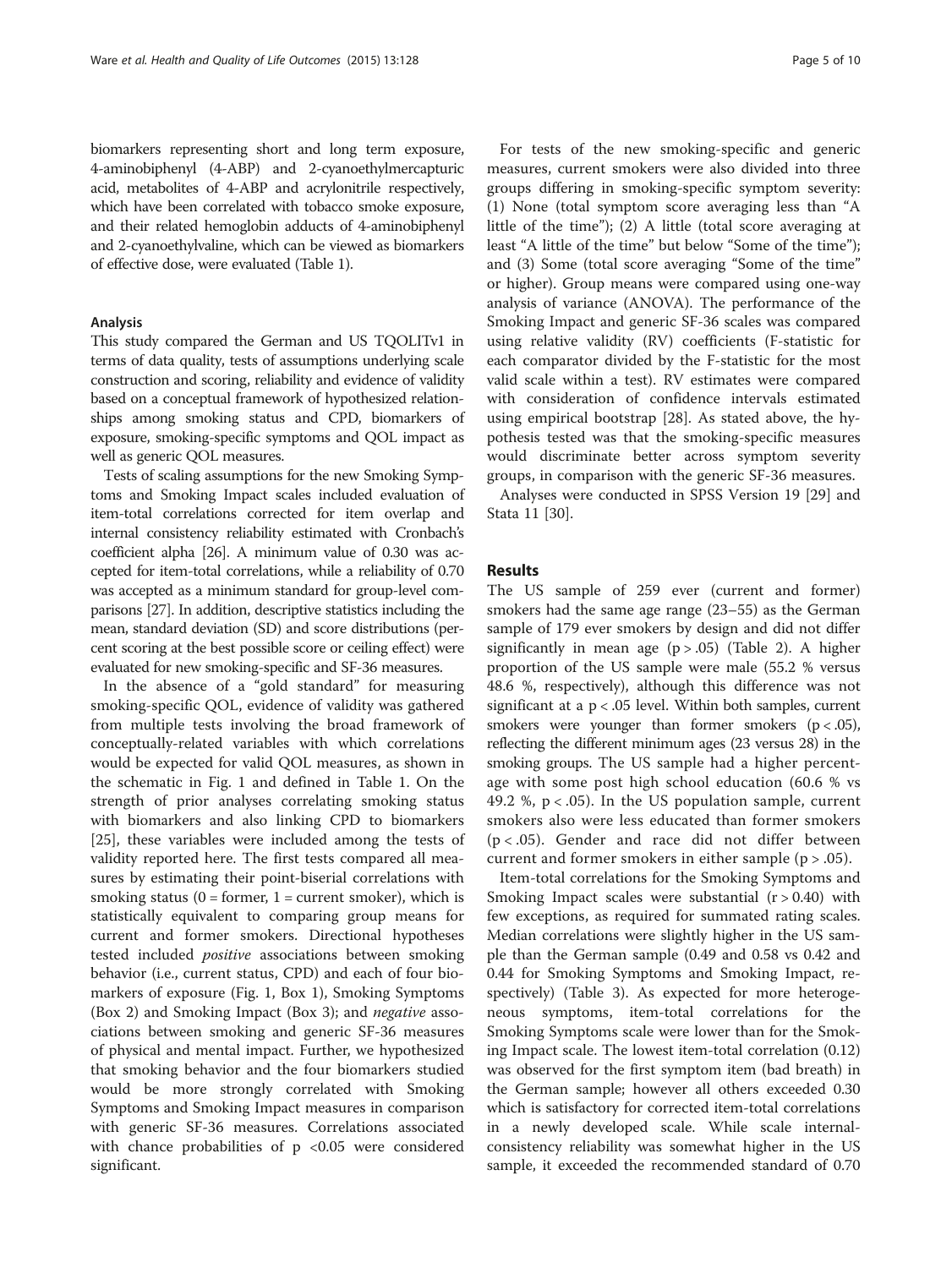|                                           | German sample                  |                              |                             | US sample                      |                               |                             |  |
|-------------------------------------------|--------------------------------|------------------------------|-----------------------------|--------------------------------|-------------------------------|-----------------------------|--|
|                                           | Current smokers<br>$(N = 125)$ | Former smokers<br>$(N = 54)$ | Ever smokers<br>$(N = 179)$ | Current smokers<br>$(N = 149)$ | Former smokers<br>$(N = 110)$ | Ever smokers<br>$(N = 259)$ |  |
| Mean age (SD)                             | 39.0 (9.2)                     | 43.1(7.8)                    | 40.2(8.9)                   | 40.2(9.8)                      | 43.6(8.2)                     | 41.6(9.3)                   |  |
| Range                                     | $23 - 55$                      | $29 - 55$                    | $23 - 55$                   | $23 - 55$                      | $28 - 55$                     | $23 - 55$                   |  |
| Male (%)                                  | 48.8                           | 48.2                         | 48.6                        | 55.0                           | 55.5                          | 55.2                        |  |
| Race (%)                                  |                                |                              |                             |                                |                               |                             |  |
| White                                     | 88.8                           | 92.6                         | 89.9                        | 85.7                           | 88.2                          | 86.8                        |  |
| <b>Black</b>                              | 0.0                            | 0.0                          | 0.0                         | 7.5                            | 6.4                           | 7.0                         |  |
| Other                                     | 11.2                           | 7.4                          | 10.1                        | 6.8                            | 5.4                           | 6.2                         |  |
| Education $(\%)^a$                        |                                |                              |                             |                                |                               |                             |  |
| Up to high school graduate                | 53.6                           | 44.4                         | 50.8                        | 46.3                           | 30.0                          | 39.4                        |  |
| Some post high school                     | 24.0                           | 22.2                         | 23.5                        | 37.6                           | 27.3                          | 33.2                        |  |
| College graduate or professional training | 22.4                           | 33.4                         | 25.7                        | 16.1                           | 42.7                          | 27.4                        |  |

<span id="page-5-0"></span>Table 2 Demographic characteristics of German and US samples

<sup>a</sup>German and US Ever Smoker groups differed (p < 0.05)

for group comparisons for both measures in both samples.

Means for Smoking Symptoms and Smoking Impact measures shown to be worse for current than for former smokers in both German and US samples are documented along with other results in Table [4](#page-6-0). For the Smoking Symptoms measure, percentages with the best possible scores (ceiling) were very low for both the US and German current smokers (4.0 % and 0.0 %) but were slightly higher for former smokers (10.9 % and 5.6 %). Similarly, the percent scoring at the ceiling for Smoking Impact was substantially lower for US and German current smokers (26.8 % and 40.8 %) in comparison with former smokers (92.7 % and 94.4 %). The skewness of the Smoking Impact measure, particularly in the German trial where 40.8 % of current smokers had the best possible score, may have constrained the correlational tests reported in Table [5.](#page-6-0) In contrast, there were no noteworthy ceiling effects (% with best possible score) for either generic measure in either sample.

For comparison purposes, correlation estimates between smoking status (current =  $1$ , former = 0) are

Table 3 Psychometric properties of smoking-specific measures, German and US current and former smokers

|                             |        | Item-Total correlations |      |  |
|-----------------------------|--------|-------------------------|------|--|
|                             | Median | Range                   |      |  |
| German Sample ( $N = 179$ ) |        |                         |      |  |
| Smoking Symptoms            | 0.42   | $0.12 - 0.58$           | 0.71 |  |
| Smoking Impact              | 0.44   | 033-062                 | 0.72 |  |
| US Sample $(N = 259)$       |        |                         |      |  |
| Smoking Symptoms            | 0.49   | 037-062                 | 0.76 |  |
| Smoking Impact              | 0.58   | $0.48 - 0.72$           | በ 79 |  |

anternal consistency reliability computed using Cronbach's alpha

presented in the first data column of Table [5](#page-6-0). In further support of the conceptual framework underlying the correlational tests of validity possible in the German trial sample, significant ( $p < 0.05$ ) correlations in the hypothesized direction were observed for CPD and all four biomarkers in relation to both smoking-specific measures (Table [5\)](#page-6-0). Correlations with biomarker data were consistently higher for Smoking Symptoms (0.38–0.54) in comparison with Smoking Impact (0.17–0.22). In contrast, the generic physical and mental SF-36 measures did not correlate significantly with smoking status, CPD or any of the four biomarkers of exposure in the German sample. This pattern of results was replicated for the correlation of smoking-specific measures in relation to CPD in the US sample  $(r = 0.36 -$ 0.53,  $p < .01$ ) (Table [5](#page-6-0)). (By design, biomarkers were not available for US sample respondents). Three of the four correlations with smoking status and CPD were significant  $(p < 0.05)$  for the generic physical and mental SF-36 measures in the US sample, but the magnitude of the correlations was much lower for the generic measures than the smoking-specific measures (Table [5\)](#page-6-0). Smoking Symptoms and Smoking Impact scales were moderately (0.37– 0.55,  $p < .01$ ) inter-correlated, as hypothesized, in both samples. Correlations between smoking-specific and generic measures were higher and significant for the mental (MCS) measure  $(-0.15 \text{ to } -0.42, \text{ p} < .05)$  in comparison with the physical (PCS) (−0.09 to −0.16, 3 of 4 NS) measure.

Finally, evidence from tests of discrimination across groups differing in the frequency of smoking symptoms supported the hypothesized greater discriminant validity of the Smoking Impact scale over the two generic measures, in both samples (Table [6\)](#page-7-0). Relative validity was consistently greatest for Smoking Impact  $(RV = 1.0)$  in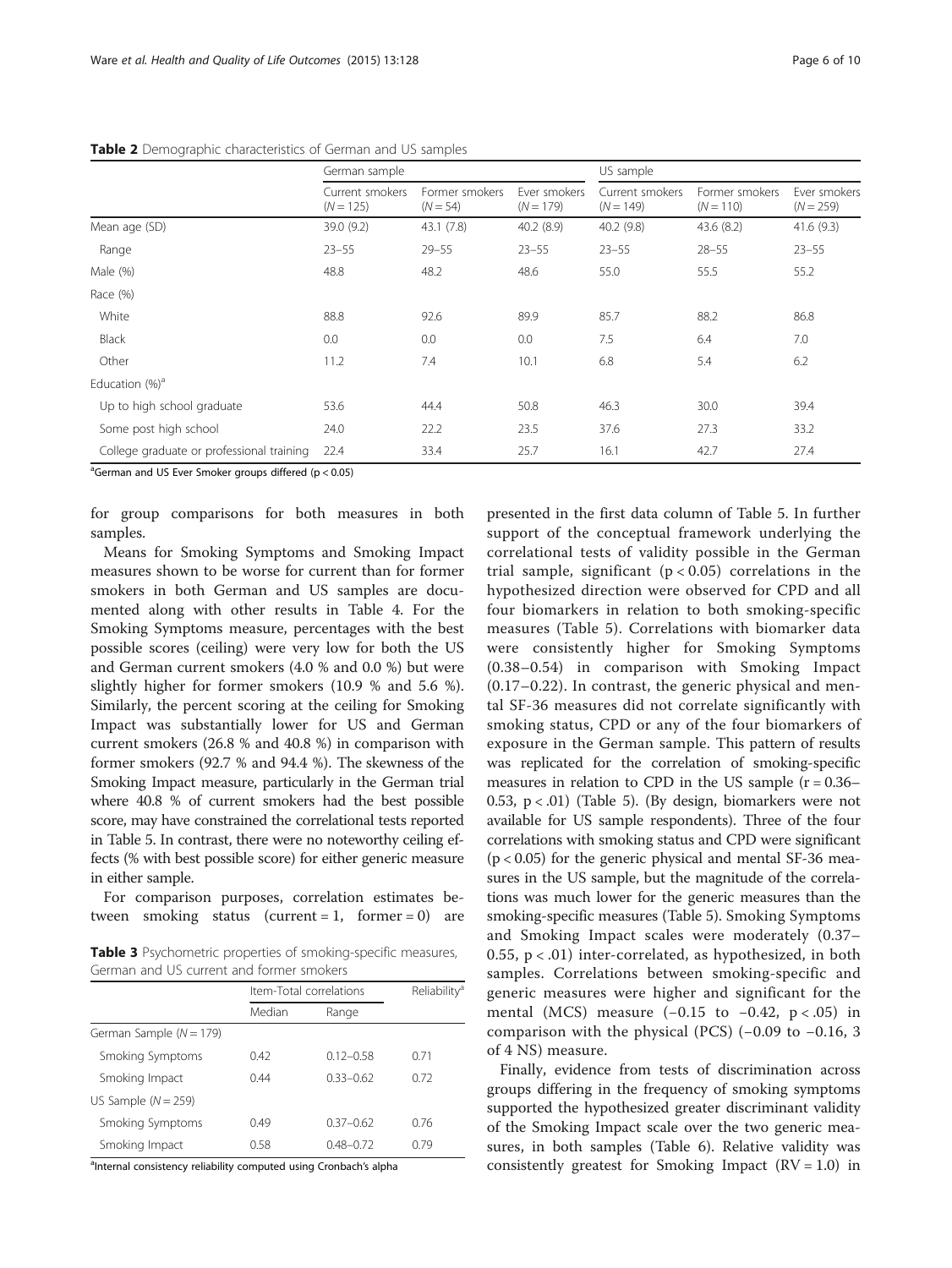|                      | German sample                  |                          |                              |                                |                             |                          | US sample                      |                                |                               |                                |                             |                          |
|----------------------|--------------------------------|--------------------------|------------------------------|--------------------------------|-----------------------------|--------------------------|--------------------------------|--------------------------------|-------------------------------|--------------------------------|-----------------------------|--------------------------|
|                      | Current smokers<br>$(N = 125)$ |                          | Former smokers<br>$(N = 54)$ |                                | Fver smokers<br>$(N = 179)$ |                          | Current smokers<br>$(N = 149)$ |                                | Former smokers<br>$(N = 110)$ |                                | Ever smokers<br>$(N = 259)$ |                          |
| Measure <sup>a</sup> | Mean (SD)                      | % Best                   | Mean (SD)                    | % Best                         | Mean (SD)                   | % Best                   | Mean (SD)                      | % Best                         | Mean (SD)                     | % Best                         | Mean (SD)                   | % Best                   |
| Smoking-Specific     |                                |                          |                              |                                |                             |                          |                                |                                |                               |                                |                             |                          |
| Symptoms $(-)$       | 58.2 (8.6)                     | 0.0                      | 48.8(6.6)                    | 5.6                            | 55.4 (9.1)                  | 1.7                      | 55.1(10.4)                     | 4.0                            | 45.3(5.4)                     | 10.9                           | 50.9(9.9)                   | 6.9                      |
| $Im$ pact $(-)$      | 50.3(6.4)                      | 40.8                     | 45.6(3.0)                    | 94.4                           | 48.9(6.0)                   | 57.0                     | 54.0 (9.8)                     | 26.8                           | 45.8(3.3)                     | 92.7                           | 50.5(8.8)                   | 54.8                     |
| SF-36 Generic        |                                |                          |                              |                                |                             |                          |                                |                                |                               |                                |                             |                          |
| $PCS(+)$             | 57.1(4.3)                      | $\overline{\phantom{m}}$ | 56.5(4.2)                    | $\qquad \qquad \longleftarrow$ | 56.9(4.3)                   | $\overline{\phantom{a}}$ | 52.5(7.6)                      | $\qquad \qquad \longleftarrow$ | 55.0 (7.1)                    | $\qquad \qquad \longleftarrow$ | 53.6 (7.5)                  | $\qquad \qquad -$        |
| $MCS (+)$            | 54.6 (5.6)                     | $\overline{\phantom{m}}$ | 53.3(5.8)                    | -                              | 54.2 (5.7)                  | $\qquad \qquad -$        | 47.9 (11.6)                    | $\overline{\phantom{0}}$       | 50.0(9.8)                     | $\overline{\phantom{m}}$       | 48.8 (10.9)                 | $\overline{\phantom{m}}$ |

<span id="page-6-0"></span>**Table 4** Means and ceiling effects of measures by smoking group and country

a<br>Negative (–) higher score indicates worse symptoms and quality of life; positive (+) indicates better health and quality of life

both samples in comparison with the two generic measures  $(RV = 0.06 - 0.35)$ .

#### **Discussion**

Overall, study results indicate that the new smokingspecific TQOLITv1 scales are likely to be useful in filling what would otherwise be conceptual and measurement gaps between smoking behaviors and symptoms and generic QOL outcomes. The Smoking Impact score estimated from responses to standardized questions differing primarily from SF-36 in terms of specific attribution to smoking was consistently more valid than the generic SF-36, in both

German and US samples. Thus, along with Smoking Symptoms, the new Smoking Impact scale may advance understanding of how differences in smoking behavior and resulting differences in exposure might lead to differences in generic QOL outcomes. It is encouraging that the pattern of results from tests of psychometric properties and evidence from empirical tests of validity that could be performed for both samples was largely comparable. Conceptual and methodological issues and noteworthy limitations of the study are discussed below.

Evaluation of the conceptual framework guided by the endpoint model (Fig. [1](#page-2-0)) yielded broad evidence supporting

Table 5 Correlations among measures, German and US current and former smokers

| Sample and measure          | Scoring <sup>a</sup> | Current smoking statusb | <b>CPD</b> | Smoking-specific symptoms | Smoking impact | PCS      | <b>MCS</b> |
|-----------------------------|----------------------|-------------------------|------------|---------------------------|----------------|----------|------------|
| German Sample ( $N = 179$ ) |                      |                         |            |                           |                |          |            |
| Biomarkers                  |                      |                         |            |                           |                |          |            |
| 4-ABP                       |                      | $0.720**$               | $0.817**$  | $0.439**$                 | $0.171*$       | 0.013    | 0.099      |
| <b>CEMA</b>                 |                      | $0.681**$               | $0.773**$  | $0.375***$                | $0.179*$       | $-0.006$ | 0.064      |
| 4-ABP-Hb                    |                      | $0.712**$               | $0.826***$ | $0.538**$                 | $0.189*$       | $-0.062$ | 0.137      |
| CEVal                       |                      | $0.659**$               | $0.793**$  | $0.500**$                 | $0.221***$     | $-0.054$ | $-0.046$   |
| Survey Measures             |                      |                         |            |                           |                |          |            |
| Smoking Symptoms            |                      | $0.476***$              | $0.537**$  |                           |                |          |            |
| Smoking Impact              |                      | $0.354***$              | $0.251***$ | $0.372**$                 |                |          |            |
| SF-36 PCS                   | $^{+}$               | 0.060                   | 0.005      | $-0.091$                  | $-0.099$       |          |            |
| SF-36 MCS                   | $^{+}$               | 0.104                   | 0.107      | $-0.154*$                 | $-0.298**$     | $-0.041$ |            |
| US Sample $(N = 259)$       |                      |                         |            |                           |                |          |            |
| Survey Measures             |                      |                         |            |                           |                |          |            |
| Smoking Symptoms            |                      | $0.491**$               | $0.527**$  |                           |                |          |            |
| Smoking Impact              |                      | $0.465***$              | $0.364***$ | $0.550**$                 |                |          |            |
| SF-36 PCS                   | $^{+}$               | $-0.163**$              | $-0.207**$ | $-0.162**$                | $-0.097$       |          |            |
| SF-36 MCS                   | $^{+}$               | $-0.098$                | $-0.154*$  | $-0.418**$                | $-0.371**$     | $-0.068$ |            |

 $*p < .05$ ,  $**p < .01$ 

<sup>a</sup>Negative (–) indicates higher score equals worse health; positive (+) indicates higher score equals better health<br><sup>b</sup>1 = curront smaker: 0 = fermer smaker

 $b_1$  = current smoker; 0 = former smoker

Note: 4-ABP = 4-aminobiphenyl; CEMA = 2-cyanoethylmercapturic acid; 4-ABP-Hb = 4-aminobiphenyl hemoglobin adduct; CEVal = 2-cyanoethylvaline hemoglobin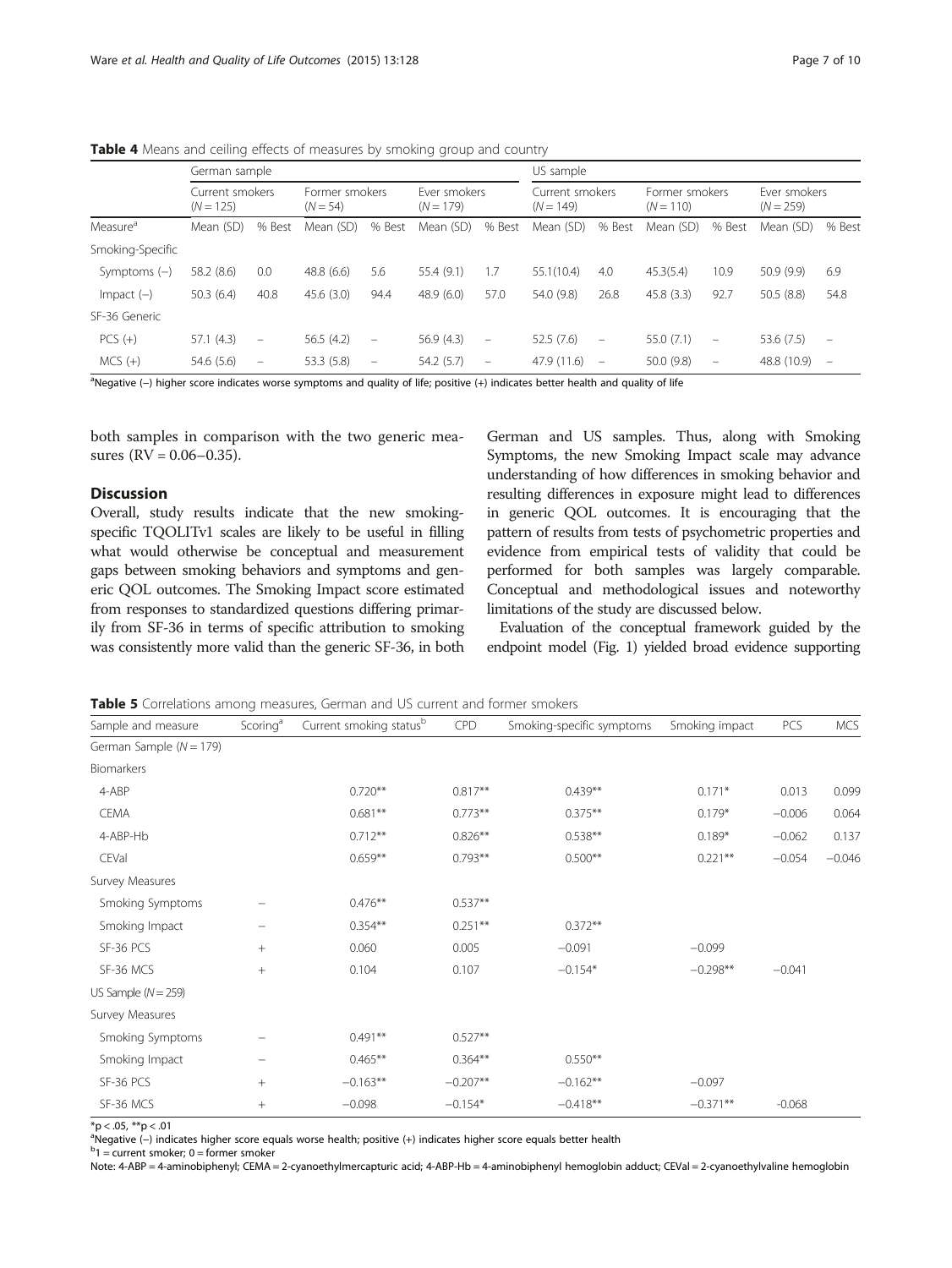| Sample and measures |                      |                   | Smoking symptom frequency | F-ratio           | <b>RV</b>  |      |  |
|---------------------|----------------------|-------------------|---------------------------|-------------------|------------|------|--|
|                     | Scoring <sup>a</sup> | None <sup>b</sup> | A little <sup>c</sup>     | Some <sup>d</sup> |            |      |  |
| German Sample       |                      | $(n = 91)$        | $(n = 79)$                | $(n = 9)$         |            |      |  |
| Smoking Impact      |                      | 47.0(4.4)         | 50.2(5.8)                 | 56.1(12.3)        | $14.69***$ | 1.00 |  |
| SF-36 PCS           | $+$                  | 57.4 (4.4)        | 56.4(4.2)                 | 56.7(4.4)         | 1.27       | 0.09 |  |
| SF-36 MCS           | $+$                  | 54.4 (5.6)        | 54.4(5.0)                 | 50.0(10.3)        | 2.60       | 0.18 |  |
| US Sample           |                      | $(n = 177)$       | $(n = 74)$                | $(n = 8)$         |            |      |  |
| Smoking Impact      |                      | 47.6(5.7)         | 56.4 (10.7)               | 61.0(10.4)        | 43.26*     | 1.00 |  |
| SF-36 PCS           | $^{+}$               | 54.3(7.7)         | 52.0(6.9)                 | 52.9(6.7)         | 2.43       | 0.06 |  |
| SF-36 MCS           | $^{+}$               | 50.7(9.5)         | 46.0 (11.7)               | 32.7 (14.7)       | $15.18*$   | 0.35 |  |

<span id="page-7-0"></span>Table 6 Relative validity (RV) of measures in discriminating among smoking symptom groups, German and U.S current and former smokers

 $*$ p < 0.05

<sup>a</sup>Negative (–) indicates higher score equals worse health; positive (+) indicates higher score equals better health better health<br><sup>b</sup>Total score less than "A little of the time" on the symptom rating scale

<sup>b</sup>Total score less than "A little of the time" on the symptom rating scale

<sup>c</sup>Total score between "A little of the time" and "Some of the time" on the symptom rating scale

<sup>d</sup>Total score at or above "Some of the time" on the symptom rating scale

the validity of the new Smoking Symptoms and Smoking Impact measures in relation to each other as well as hypothesized antecedents including smoking status, CPD among smokers, and objective biomarkers of exposure. The new scales were also correlated with SF-36 physical and mental measures of hypothesized generic outcomes. It is a noteworthy limitation that the evidence of validity not based on self-report was available for only the German sample. However, this is the first study that we are aware of linking independent laboratory measures of biomarkers of smoking exposure to QOL survey measures. Correlations for both Smoking Symptoms and Smoking Impact were significant with all four biomarkers in the hypothesized direction  $(r =$ 0.17–0.54) and three of eight were substantial in magnitude. The latter results supporting the validity of smoking-specific measures are in contrast to the insignificant correlations between the two generic SF-36 measures and CPD and all four biomarkers  $(r = 0.01 - 0.14$ , median = .05, p > 0.05) in the German trial. In contrast to the German trial, both generic measures correlated significantly with CPD in the US sample. Because very light current smokers (1–9 CPD) excluded from the German trial were included in the US sample, differences in CPD variability may be a factor underlying differences in results.

Analyses of differences in smoking behavior and smoking-specific symptoms reported here and changes in smoking behavior reported in other studies [[31](#page-9-0)] suggest that there may be concurrent QOL benefits from reduced smoking exposure. In the current relatively healthy samples, the QOL benefits associated with reduced smoking exposure were particularly mental health benefits, confirming results from some previous studies [[32\]](#page-9-0). Although US study participants were intentionally matched with those in the German trial in terms of age and absence of most chronic conditions, important differences in participant characteristics remained. The German sample was lower in educational level and included a higher proportion of female smokers in comparison with the US general population. These factors should be considered in generalizing study findings and could have contributed to differences in results across samples.

Translation of one of the symptom items ("bad breath") should be evaluated further in light of the low item-total correlation for the German translation. Is this a problem of translation or cultural adaption or simply due to the heterogeneity of smoking symptoms? This important issue should be addressed using qualitative methods, which can also be applied to new items measuring smoking impact. The content of the Smoking Impact items is very similar to that of generic instruments for which qualitative evaluations have been favorable [\[33](#page-9-0)–[35\]](#page-9-0). Whether changing the attribution of a QOL impact survey item requires additional qualitative evaluation is a matter of debate [\[36](#page-9-0)]. The latter was not addressed in this study and this limitation should be considered in interpreting results and addressed in future studies because it is possible that the empirical performance of generic and smoking-specific survey items could be improved on the basis of smoker-specific qualitative research.

Although the psychometric properties and performance of TQOLITv1 measures in most tests was satisfactory, skewness in score distributions (e.g., ceiling effects) was substantial particularly for smoking-specific measures among former smokers, as would be expected for relatively young smokers who are free of smoking-related chronic conditions [\[9](#page-8-0)]. One practical implication of ceiling effects is that estimates of the QOL benefits of quitting smoking may be attenuated. Regardless, samples of only relatively young and otherwise well adults is a shortcoming that should be noted. Although this focus on relatively young and well smokers was intended, it limits the external validity (generalizability) of findings. Future analyses also should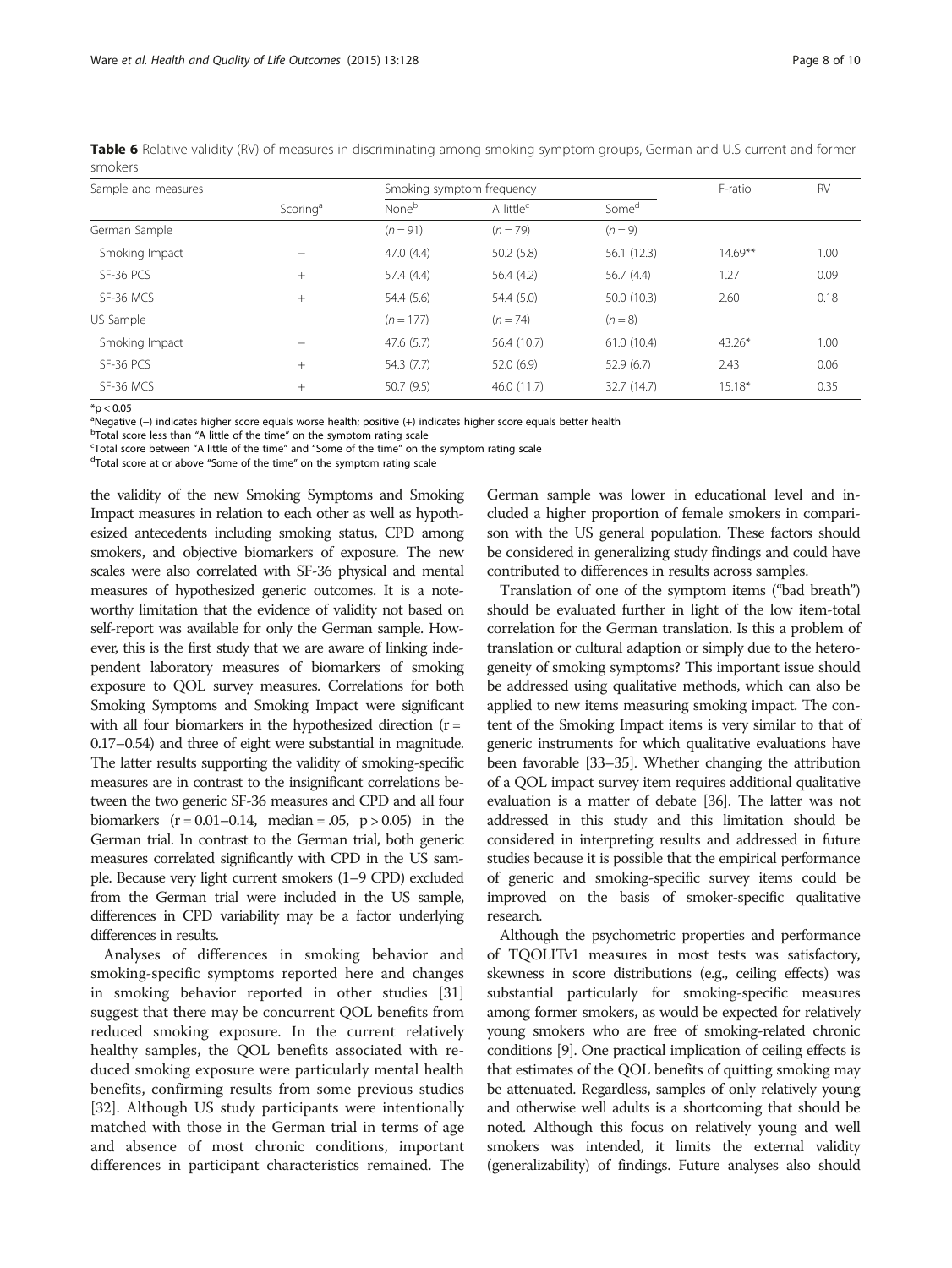<span id="page-8-0"></span>examine the test-retest reliability of the Smoking Symptoms and Smoking Impact measures, which was not possible with the data available for this study.

Group mean scores well above the general population average were also observed for the two generic measures studied. In comparison with 2011 US population norms, average scores for relatively healthy current smokers in Germany and the US were high (close to the 70th percentile) for the SF-36 physical component summary and even higher for the mental component summary. Further study is needed to evaluate the extent to which such high scores limit the ability of generic SF-36 measures to detect QOL improvements in longitudinal studies. New generic TQOLITv1 scales designed to increase the range of reliable measurement and raise score ceilings for generic QOL measures were recently evaluated favorably [[37\]](#page-9-0). Longitudinal analyses of data quality and the stability of repeated smoking-specific and generic measures are underway to evaluate their usefulness in repeatedmeasures outcome studies.

From the magnitude of estimates of QOL differences observed between current and former smokers and between groups differing in the severity of smoking symptoms, it is likely that QOL changes from smoking to non-smoking will be in the range typically considered an important effect size using accepted QOL standards. For example, the magnitude of generic QOL differences between current and former smokers observed in these studies is in the ballpark for minimally important differences in published comparisons from well-controlled pharmaceutical trials [6]. They also are in the range recommended as a standard for determining importance by the developers of the SF-36 [[38](#page-9-0)].

#### Conclusions

Despite the study limitations noted above, overall the TQOLITv1 German- and English-language surveys both enabled efficient self-administration and standardized scoring. They have comparable and satisfactory psychometric properties and sufficient empirical validity for use in German and US studies of smoking-related QOL outcomes for healthy smokers. New TQOLITv1 smokingspecific measures were consistently more valid than widely-used generic SF-36 measures across all tests for both samples. TQOLIT warrants further testing in studies evaluating changes in smoking behaviors which appear likely to be associated with noteworthy QOL outcomes.

#### Competing Interests

British American Tobacco (Investments) Ltd. provided an unrestricted research grant to John Ware Research Group (JWRG) for development and initial evaluation of TQOLITv1. Anuradha Kulasekaran was formerly employed by British American Tobacco (Investments) Ltd. John E. Ware Jr. is the founder of JWRG and other authors from JWRG are currently or previously employed by JWRG.

#### Authors' contributions

JW conceived of and designed the study, interpreted the results, and drafted the manuscript. BG performed analyses, interpreted the results, and helped draft the manuscript. AK participated in the design of the study, managed the implementation of TQOLITv1 in the German study and helped to draft the manuscript. RG helped with data collection, performed analyses, interpreted the results, and helped draft the manuscript. All authors read and approved the final manuscript.

#### Acknowledgements

We would like to thank Josh Ryan for administrative and technology support at JWRG; Mike McEwan, Madeleine Ashley, Jim Shepperd, Ermioni Papadopoulou, Nik Newland and Krishna Prasad at BAT for project-related support; and Gerhard Scherer at Analytisch-biologisches Forschungslabor GmbH for guidance in interpreting the biomarker data. SF-36v2® is a registered trademark of Medical Outcomes Trust. TQOLIT™, QOLIX®, and QDIS® are trademarks of John Ware Research Group. In addition to unrestricted grant support from British American Tobacco (Investments) Ltd., the authors gratefully acknowledge support from a National Institutes of Health, National Institute on Aging SBIR grant (R44AG025589, J. Ware PI), which was the source of the US data, and support from AHRQ grant R21HS023117 for evaluations of QDIS standardized scoring and validity.

#### Author details

<sup>1</sup>John Ware Research Group, 10 Wheeler Court, Watertown, MA 02472, USA <sup>2</sup> Department of Quantitative Health Sciences, University of Massachusetts Medical School, 368 Plantation Street, Worcester, MA 01655, USA. <sup>3</sup>British American Tobacco (Investments) Ltd., Group Research & Development, Regents Park Road, Southampton SO15 8TL, UK.

#### Received: 2 December 2014 Accepted: 27 July 2015 Published online: 16 August 2015

#### References

- Stratton K, Shetty P, Wallace R, Bondurant S. Clearing the smoke: Assessing the science base for tobacco harm reduction. Report of the Institute of Medicine Committee to Assess the Science Base for Tobacco Harm Reduction. Washington: National Academy Press; 2001.
- 2. Hatsukami DK, Hanson K, Briggs A, Parascandola M, Genkinger JM, O'Connor R, et al. Clinical trials methods for evaluation of potential reduced exposure products. Cancer Epidemiol Biomarkers Prev. 2009;18(12):3143–95.
- 3. U.S. Department of Health and Human Services, Food and Drug Administration. Guidance for Industry. Modified Risk Tobacco Product Applications: Draft Guidance. Rockville: Food and Drug Administration; 2012.
- 4. U.S. Department of Health and Human Services, Food and Drug Administration. Guidance for industry - Patient-reported outcome measures: Use in medical product development to support labeling claims. Rockville: Food and Drug Administration; 2009.
- 5. Goldenberg M, Danovitch I, IsHak WW. Quality of life and smoking. Am J Addict. 2014;23(6):540–62.
- 6. Frendl DM, Ware Jr JE. Patient-reported functional health and well-being outcomes with drug therapy: A systematic review of randomized trials using the SF-36 Health Survey. Med Care. 2014;52(5):439–45.
- 7. Ware Jr JE, Snow KK, Kosinski M, Gandek B. SF-36 Health Survey manual and interpretation guide. Boston: The Health Institute; 1993.
- Proctor C. To compare the exposure levels of selected smoke constituents as determined by biomarkers of exposure, filter analysis, sensory perception and other parameters when smokers using commercial cigarettes are switched to novel cigarettes, 2009. Current Controlled Trials [http://www.controlled-trials.com/ISRCTN72157335.](http://www.controlled-trials.com/ISRCTN72157335)
- 9. Ware Jr JE, Gandek B, Ryan J. How to Use the Tobacco Quality of Life Impact Test (TQOLITv1) User Manual, 2nd Edition. Watertown, MA: John Ware Research Group; 2015.
- 10. Contopoulos-Ioannidis DG, Karvouni A, Kouri I, Ioannidis JP. Reporting and interpretation of SF-36 outcomes in randomised trials: systematic review. BMJ. 2009;338:a3006.
- 11. Olufade AO, Shaw JW, Foster SA, Leischow SJ, Hays RD, Coons SJ. Development of the Smoking Cessation Quality of Life questionnaire. Clin Ther. 1999;21(12):2113–30.